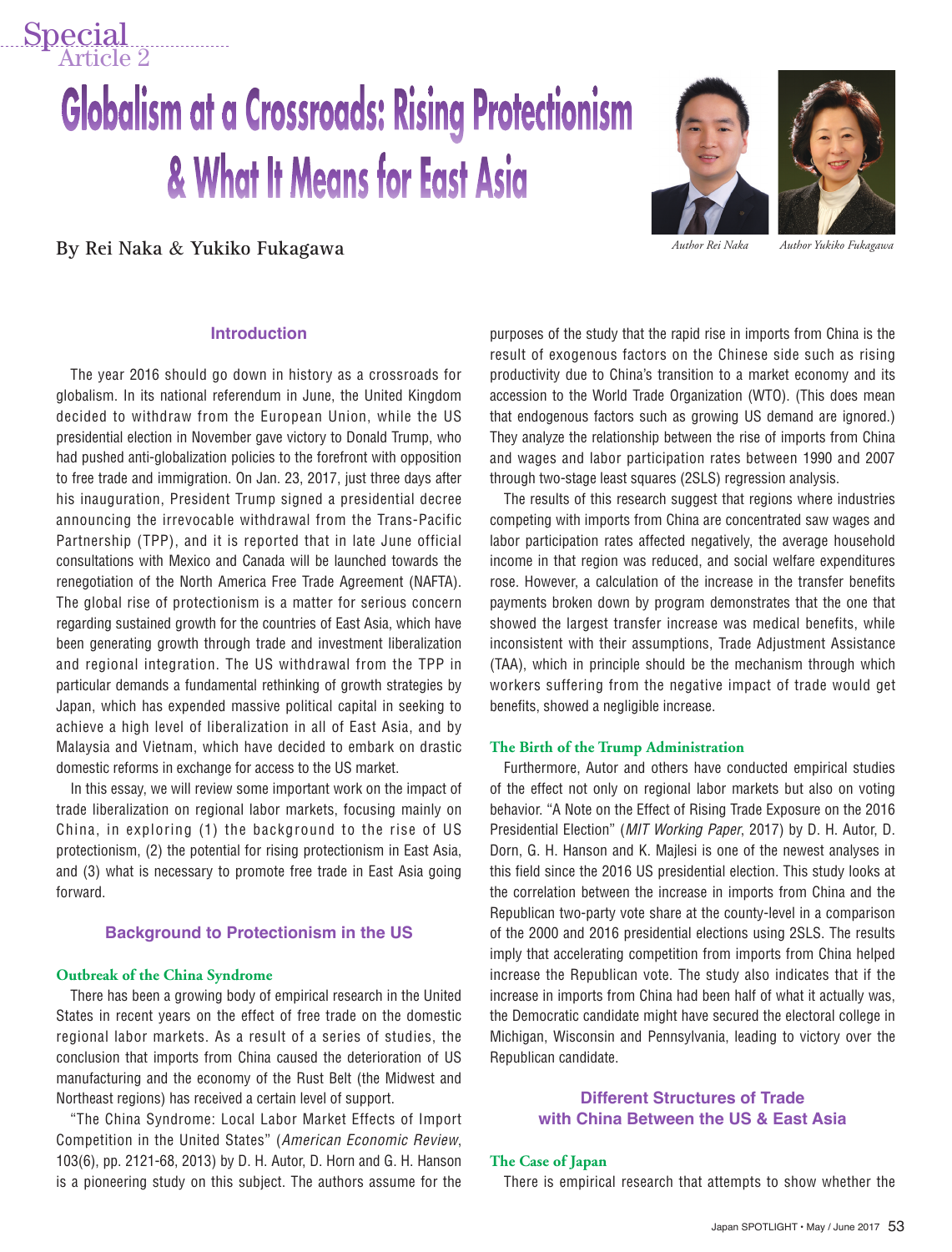## Special



#### **CHART 1** Dependence on trade with China for East Asia & US

*Source: RIETI-TID 2014*

claims of Autor et al. (2013) apply to Japan as well. In "The Effect of an Increase in Imports from China on Regional Labor Markets in Japan" (*SSRN Working Paper*, No. 2531290, 2016) M. Taniguchi takes Autor et al. (2013) and uses prefecture-level data in Japan from 1995 to 2007 to estimate the effect of imports from China on regional labor markets using 2SLS. As a result, it obtained evidence that regions with greater imports from China tended to have higher growth rates in the manufacturing labor force. Furthermore, the results of the analysis distinguishing between final and intermediate goods imports indicate that much of the positive effect of imports from China on employment depended on the increase in the imports of intermediate goods from China.

#### **The US and East Asia: Degree of Dependence on Trade with China**

How does the trade structure with China vary across countries and regions? *Chart 1* separates the percentage of trade with China into that for exports and imports for the US, Japan, South Korea and ASEAN. This tells us that the percentage of trade with China is increasing for all of them. Actually, there is not that much difference in their percentages of imports from China, as the percentage for each fell within the 16-22% range for 2014. In fact, it is actually Japan that has been increasing the percentage of its imports from China significantly since the latter's accession to the WTO. The increase is slower for the US than for Japan and the percentage is smaller too. South Korea, as we explain later, increased the percentage of its exports to China accompanied by an increase in the percentage of imports from China, making it the most dependent on trade with China within this group. ASEAN has been increasing the percentage of its imports from China significantly in the 2000s. In other words, the US and East Asia have both been on a similar growth trend as far as imports from China are concerned and are not that different in terms of dependence.

But a focus on exports reveals that the situation is completely different between the US and East Asia. The percentage of exports to China is rising in each country and region, but the increase in percentage points varies significantly. At 1-3% for each country and region in 1990, it rose to 32.6% for South Korea, 21.6% for Japan, 15.6% for ASEAN and 10.5% for the US in 2014, the latest year for which data are available. South Korea stands out in its high dependence on exports to China, followed by Japan. ASEAN has seen a sharp rise since around the turn of the century. On the other hand, the share of exports to China remains low in the US, with merely a 7 percentage point rise. In other words, China's East Asian neighbors are accepting imports from China while increasing exports there, some larger than imports, but the US has only increased imports from China while it has hardly managed to increase exports to China.

#### **Structure of Imports from China in the US and East Asia**

Next, *Chart 2* shows the structure of imports from China by the US, Japan, South Korea and ASEAN from 1990 to 2014. According to the figures, final goods account for approximately 70-80% or more of imports in the US during the entire period. Final goods also account for a high proportion in Japan, but there the percentage of trade in intermediate goods begins rising around 1990 and reaches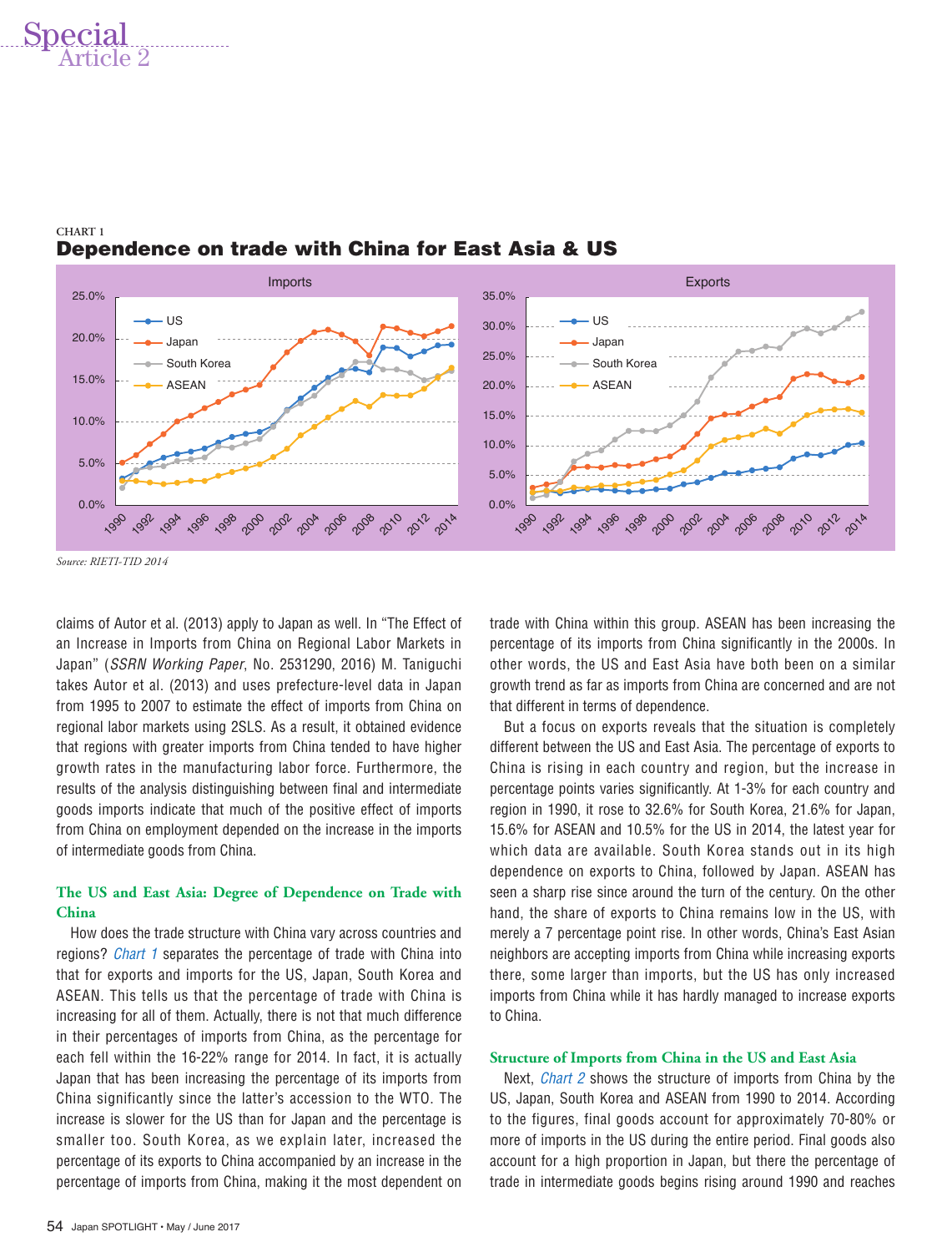

### Structure of imports from China for US & East Asia by production stage

*Source: RIETI-TID 2014*

**CHART 2**

approximately 30% in 2014, higher than that for the US. On the other hand, the percentage of intermediate goods imports is highest for South Korea and ASEAN, accounting for approximately 60% for both. This shows that while the US is slanted towards the import of final goods, the percentage of intermediate goods is higher in Japan, South Korea and ASEAN. As Taniguchi (2016) points out, if there is a positive relationship between the increase of imports of intermediate goods from China and employment, the argument that imports from China led to the growth of employment in Japan becomes

persuasive. However, doubts remain that this can be identified as the key difference in the structure of trade between the two countries, since Japan is similar to the US in that imports of final goods account for the greatest share of imports.

#### **The Structure of Exports to China Between the US and East Asia**

How about exports to China? *Chart 3* similarly shows exports to China categorized by stage in the manufacturing chain. What is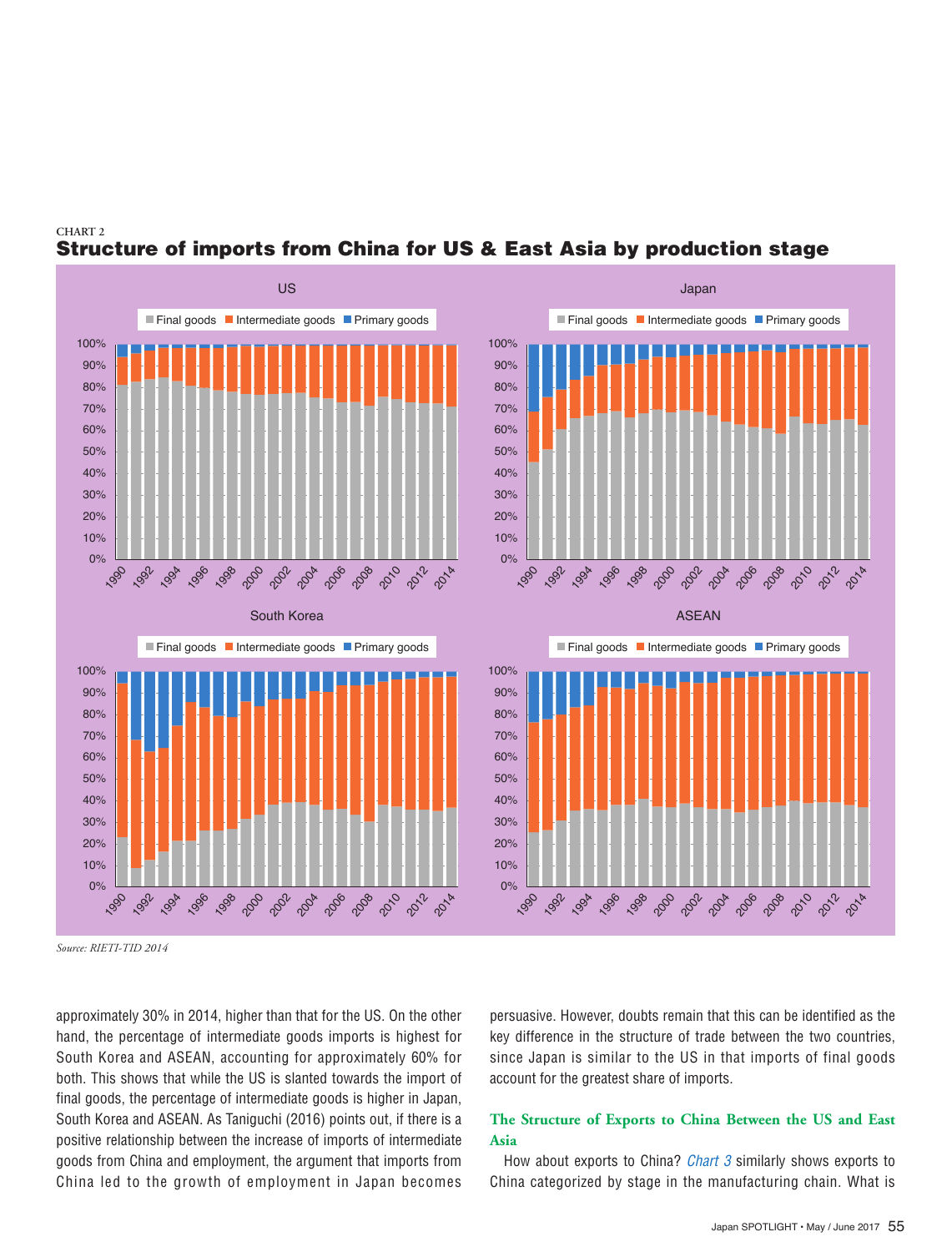## Special



#### **CHART 3** Structure of exports to China for US & East Asia by production stage

*Source RIETI-TID 2014*

striking about the case of the US is the fact that the percentage of intermediate goods hardly budged in the 1990s and the 2000s, remaining in the approximately 40-50% range, 40.8% in 2014. By contrast, Japan gradually reduced the percentage of its exports of final goods from the mid-1990s to 2000, with the result that 64.6% of exports were intermediate goods in 2014. In the case of South Korea, approximately 80% to a maximum of 90% of its exports consists of intermediate goods. Intermediate goods account for the largest proportion of exports for ASEAN, at approximately 60-70%.

In other words, the structural difference between the US and East Asia is more evident in exports than imports, and that difference is manifested in the growth in exports and the percentage of intermediate goods in exports. Autor et al. (2013) do not consider the impact of exports since US exports to China are much smaller than US imports from China. Taniguchi (2016) also does not take exports directly into consideration in her analysis since Japanese imports from and exports to China increased on similar trend lines during the period for the data, making it difficult to distinguish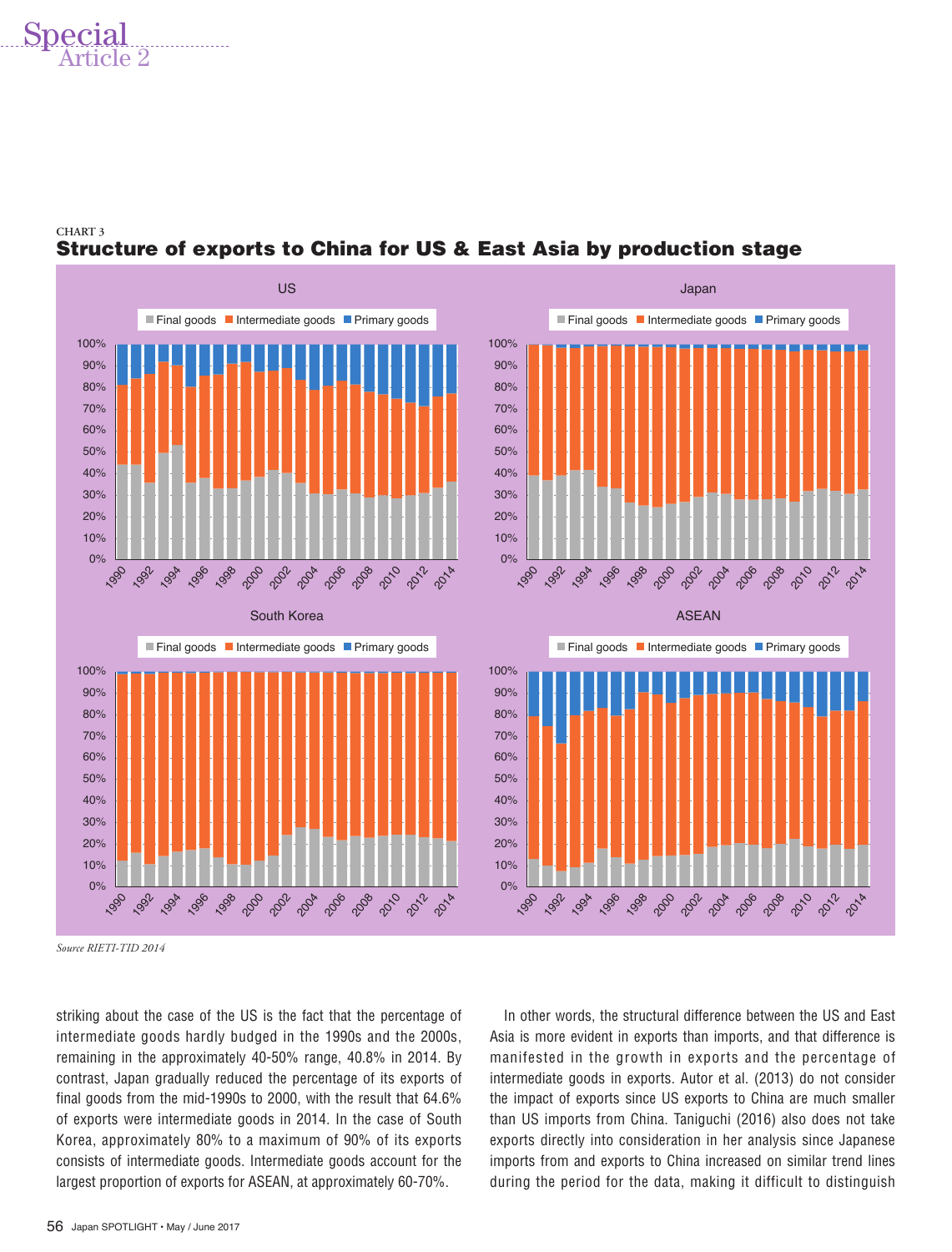



*Note: For industrial classification, the two-digit Harmonized System (HS) Codes shown in parentheses are used: steel products (73), transportation equipment (87), electrical machinery (85) and precision machinery (90). Source: UN Comtrade*

between the effects of the two. However, there is not much difference between the US and Japan as far as the structure of their imports at the different stages of production is concerned. Instead, the growth in exports during the same period and the structure of their exports show significant differences, leading us to suspect that a major cause of the difference between Japan and the US in the impact of trade with China is the difference in the export structure. But that question will be deferred to another occasion, given the limited space available here.

#### **East Asia's Success and US Failure in the Division of Labor with China**

The difference between the US and East Asia in the structure of their trade with China reflects the intraregional division of labor in which Japan, South Korea and ASEAN export intermediate goods to China, where they are assembled and/or processed, then re-exported to the US, the EU, Japan, etc. In other words, for East Asia, the rise of China does not pose a threat from a competitor in trade but signifies progress in intraregional trade and investment liberalization, a deepening of the mutually complementary relationship through the expansion of trade in intermediate goods to satisfy Chinese demand, and the enhancement of interdependence.

*Chart 4* tracks the Trade Specialization Index (TSI) for the Japanese and US manufacturing sectors from 1990 (1995 for the US manufacturing sector due to data constraints) to 2010. The TSI is derived by dividing net exports (exports minus imports) by gross trade (exports plus imports). Ranging from 1 (exports only) to -1

(imports only), 0 means that exports and imports are perfectly balanced. The closer to 0 the value is, the more that sector is deeper into trade specialization.

The figures show that trade specialization between Japan and China deepened in all sectors between 1990 and 2000. The TSI in 1990 was 0.72 for steel products, 0.92 for transportation equipment, 0.54 for electrical machinery, and 0.87 for precision machinery, meaning that the trade relationship consisted mostly of exports from Japan to China. By 2000, those figures had come closer to 0 for all sectors, at -0.23 for steel products, 0.36 for transportation equipment, -0.03 for electrical machinery, and 0.10 for precision machinery. On the other hand, the US TSI *vis-à-vis* China in 1995 was -0.70 for steel products, -0.52 for transportation equipment, -0.73 for electrical machinery, and -0.49 for precision machinery, and in 2000 -0.93 for steel products, -0.83 for transportation equipment, -0.77 for electrical machinery, and -0.56 for precision machinery. There was no change in the relationship, where the US did most of the importing. In fact, it became even more one-sided for steel products and electrical machinery.

#### **The Side Effects of Protecting Industries**

The US claims to be the leader of free trade. However, there have always been exceptions for individual industries. A wide range of protectionist measures have been taken over the years for sugar, textiles, steel, automobiles and so on, such as protection through high tariffs, frequent anti-dumping investigations, Super-301 and other retaliatory measures, setting quantitative targets, and stringent